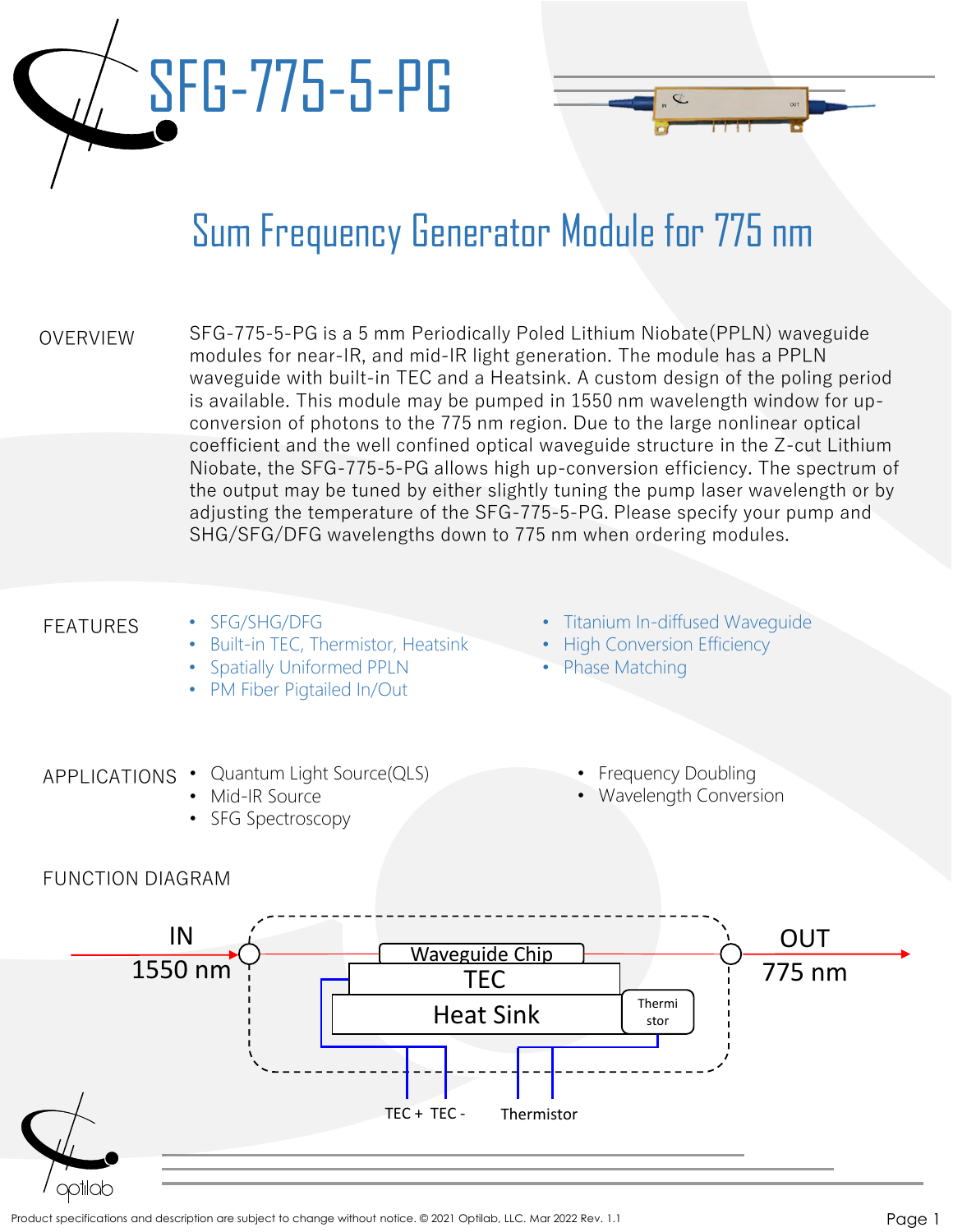

### SPECIFICATIONS

#### GENERAL

| Substrate                                    | Z-cut, X-propagation PPLN                    |
|----------------------------------------------|----------------------------------------------|
| Waveguide                                    | Titanium In-diffusion                        |
| Pump Power Threshold @ CW                    | $\leq 30$ mW                                 |
| Avg. pump Power @ pulsed pump*               | $\le$ 50 mW                                  |
| Degeneracy Bandwidth @ 1550nm<br><b>FWHM</b> | $1.25$ nm                                    |
| <b>Insertion Loss</b>                        | $\leq$ 2.5 dB (2.0 dB typical) @ 1550 nm     |
| Input Fiber Type                             | PM1550                                       |
| <b>Output Fiber Type</b>                     | PM85                                         |
| <b>In/Output Connector Type</b>              | FC/APC                                       |
| <b>Chip Dimension</b>                        | $5$ mm (L) x 2 mm (W) x 1 mm (H)             |
| <b>Operating Temperature</b>                 | $10^{\circ}$ C ~ + 65 $^{\circ}$ C           |
| <b>Storage Temperature</b>                   | $-70$ $\degree$ $- + 80$ $\degree$ $\degree$ |
|                                              |                                              |

\* Tested by femto-second laser under 76MHz repetition rate with pulse width of 600 fs.

| TEC                  | <b>Temperature Controller</b>         | Thermo Electric Type                   |
|----------------------|---------------------------------------|----------------------------------------|
|                      | <b>TEC Current</b>                    | 2.5 A max.                             |
|                      | <b>Thermistor Resistance</b>          | 10 kΩ @ 25 °C                          |
|                      | $\beta$ Value                         | B25/85 - 3976 K                        |
|                      | <b>Operating Temperature Range</b>    | $10 \, \text{°C} \sim 75 \, \text{°C}$ |
|                      | Temperature Accuracy (w/Optilab TEC)  | $\pm$ 0.1 °C $\pm$                     |
|                      | <b>Housing Material</b>               | <b>Stainless Steel</b>                 |
|                      |                                       |                                        |
| <b>SFG &amp; SHG</b> | <b>SFG/SHG Operation</b>              | Type-II                                |
|                      | Pump Wavelength                       | $1550 \pm 5$ nm                        |
|                      | SFG/SHG Wavelength                    | $775 \pm 2.5$ nm                       |
|                      | <b>SFG/SHG Efficiency</b>             | $>30\%$                                |
|                      | <b>Temperature Tuning Coefficient</b> | $-0.2$ nm/ $\degree$ C                 |



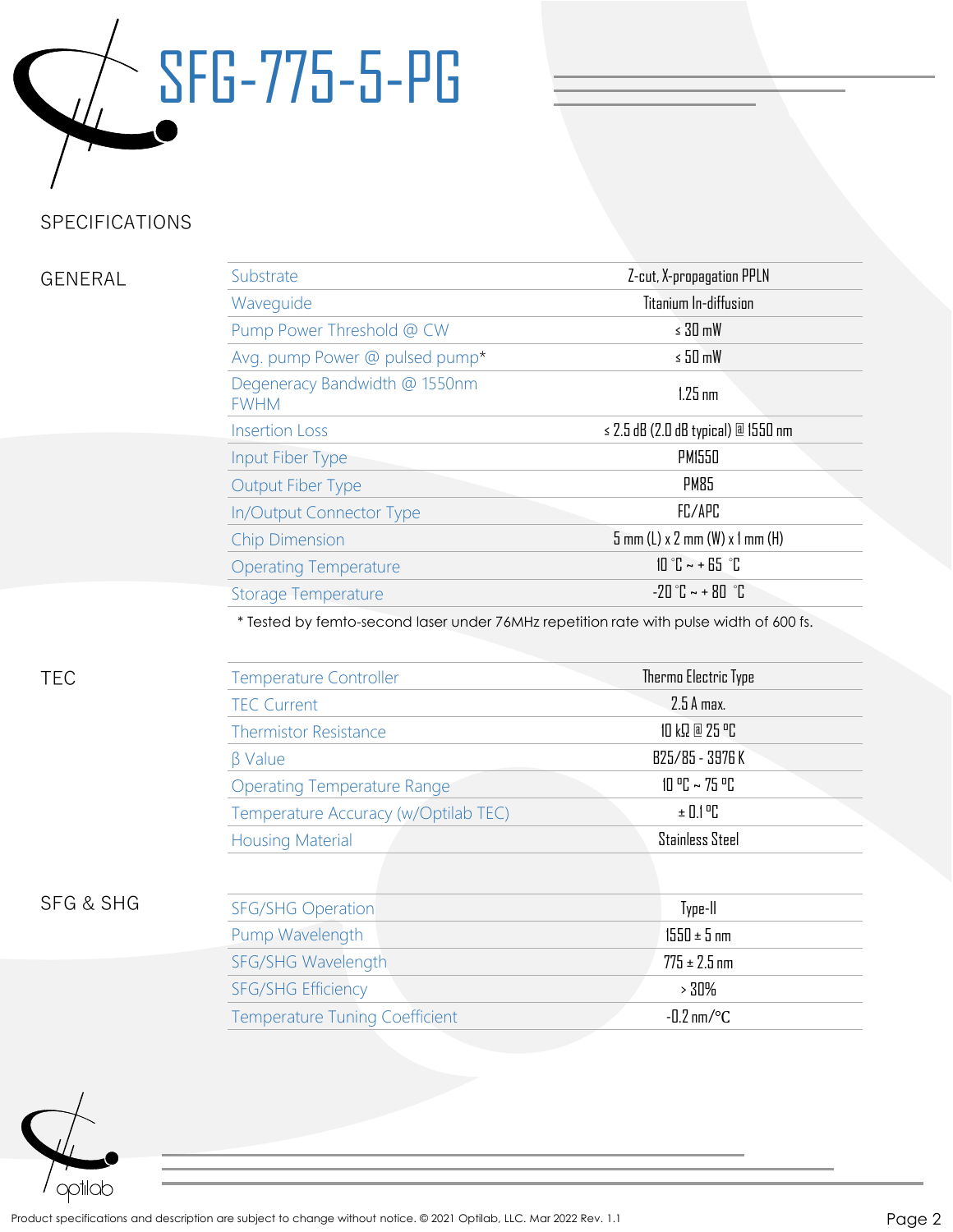

TEST DATA



ORDERING OPTION





Product specifications and description are subject to change without notice. © 2021 Optilab, LLC. Mar 2022 Rev. 1.1 Page 3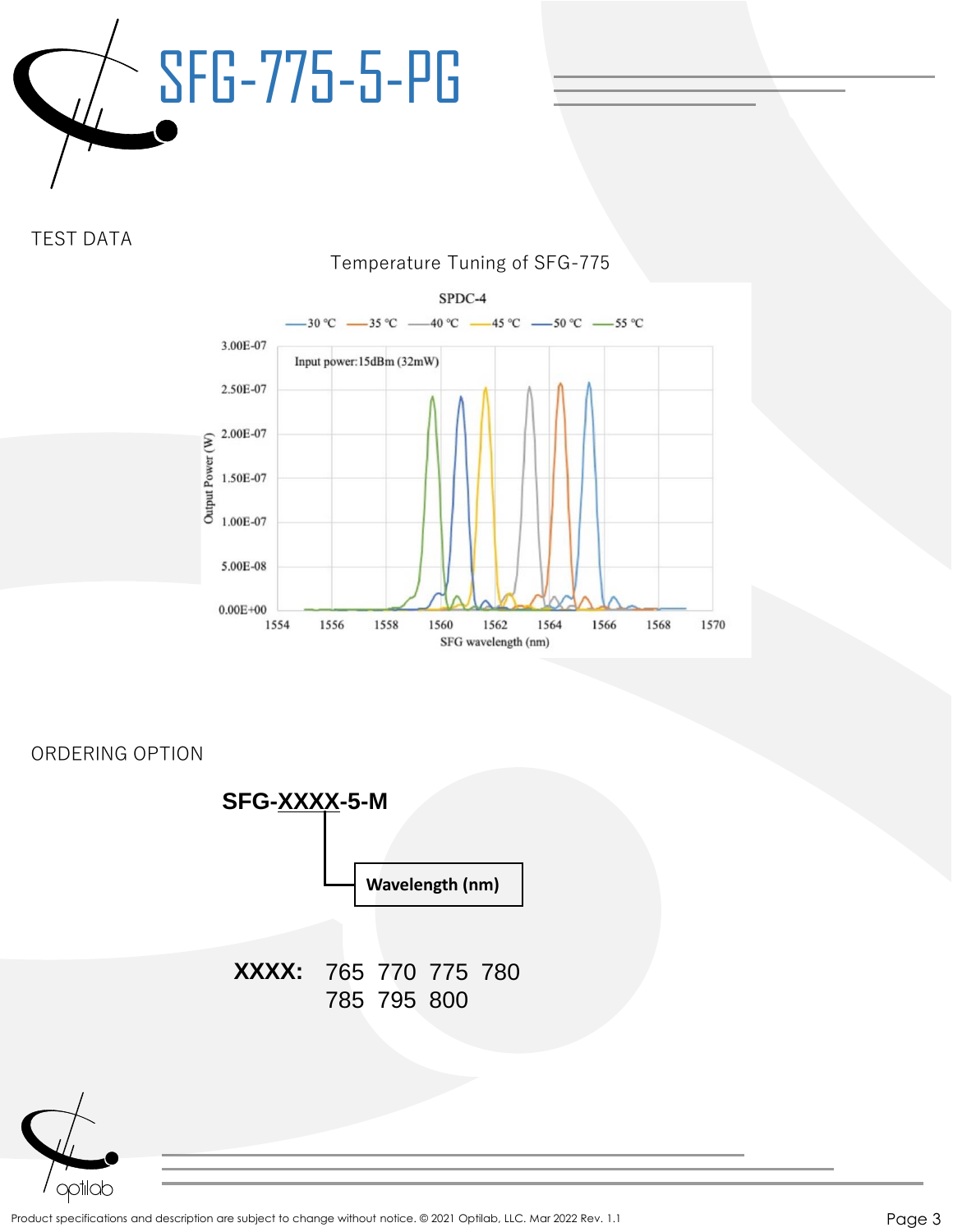

Product specifications and description are subject to change without notice. © 2021 Optilab, LLC. Mar 2022 Rev. 1.1 Page 4